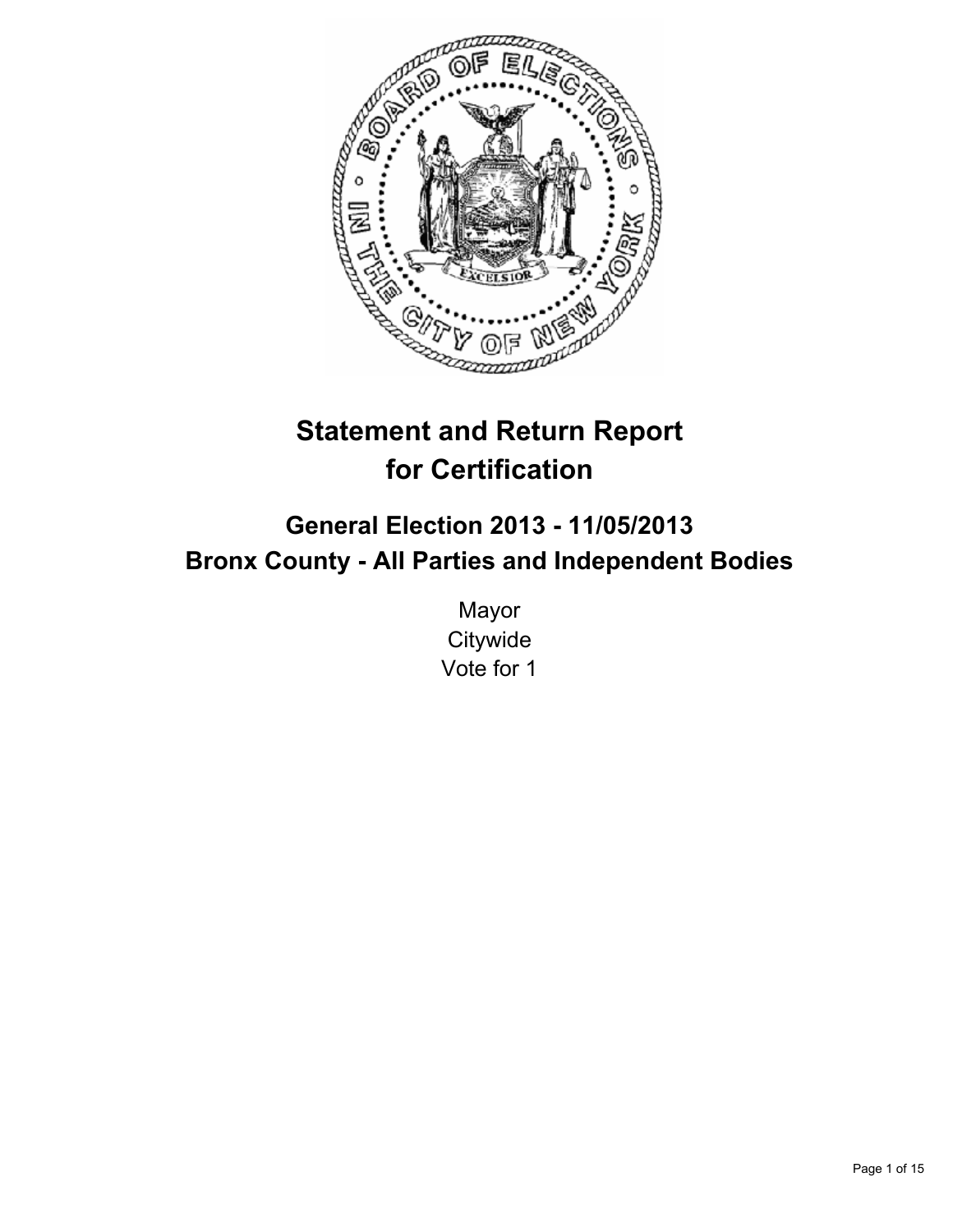

| PUBLIC COUNTER                                           | 10,140                  |
|----------------------------------------------------------|-------------------------|
| EMERGENCY                                                | 132                     |
| ABSENTEE/MILITARY                                        | 220                     |
| FEDERAL                                                  | 0                       |
| SPECIAL PRESIDENTIAL                                     | 0                       |
| <b>AFFIDAVIT</b>                                         | 181                     |
| <b>Total Ballots</b>                                     | 10,673                  |
| Less - Inapplicable Federal/Special Presidential Ballots | 0                       |
| <b>Total Applicable Ballots</b>                          | 10,673                  |
| BILL DE BLASIO (DEMOCRATIC)                              | 9,861                   |
| JOE LHOTA (REPUBLICAN)                                   | 237                     |
| JOE LHOTA (CONSERVATIVE)                                 | 15                      |
| BILL DE BLASIO (WORKING FAMILIES)                        | 192                     |
| ADOLFO CARRION JR. (INDEPENDENCE)                        | 130                     |
| ANTHONY GRONOWICZ (GREEN)                                | 10                      |
| JACK HIDARY (JOBS & EDUCATION)                           | 10                      |
| JOE LHOTA (TAXES 2 HIGH)                                 | 5                       |
| MICHAEL SANCHEZ (LIBERTARIAN)                            | 2                       |
| DANIEL B. FEIN (SOCIALIST WORKER)                        | 3                       |
| JOSEPH MELARAGNO (AFFORDABLE TMRW)                       | 5                       |
| CARL E. PERSON (REFORM)                                  | 1                       |
| JACK HIDARY (COMMON SENSE)                               | 0                       |
| JIMMY MCMILLAN (RENT IS 2 DAMN HIGH)                     | 12                      |
| RANDY CREDICO (TAX WALL STREET)                          | 3                       |
| ERICK J. SALGADO (SCHOOL CHOICE)                         | 26                      |
| JOE LHOTA (STUDENTS FIRST)                               | 1                       |
| SAM SLOAN (WAR VETERANS)                                 | 3                       |
| MICHAEL K. GREYS (FREEDOM)                               | 5                       |
| MICHAEL J. DILGER (FLOURISH)                             | 1                       |
| ASSATA SHAKUR (WRITE-IN)                                 | $\overline{\mathbf{c}}$ |
| CHRISTINE QUINN (WRITE-IN)                               | 1                       |
| D.L. WALTERS JR. (WRITE-IN)                              | 1                       |
| JOHN CATSINATIDO (WRITE-IN)                              | 1                       |
| JOHN TEST (WRITE-IN)                                     | 1                       |
| UNATTRIBUTABLE WRITE-IN (WRITE-IN)                       | 2                       |
| <b>Total Votes</b>                                       | 10,530                  |
| Unrecorded                                               | 143                     |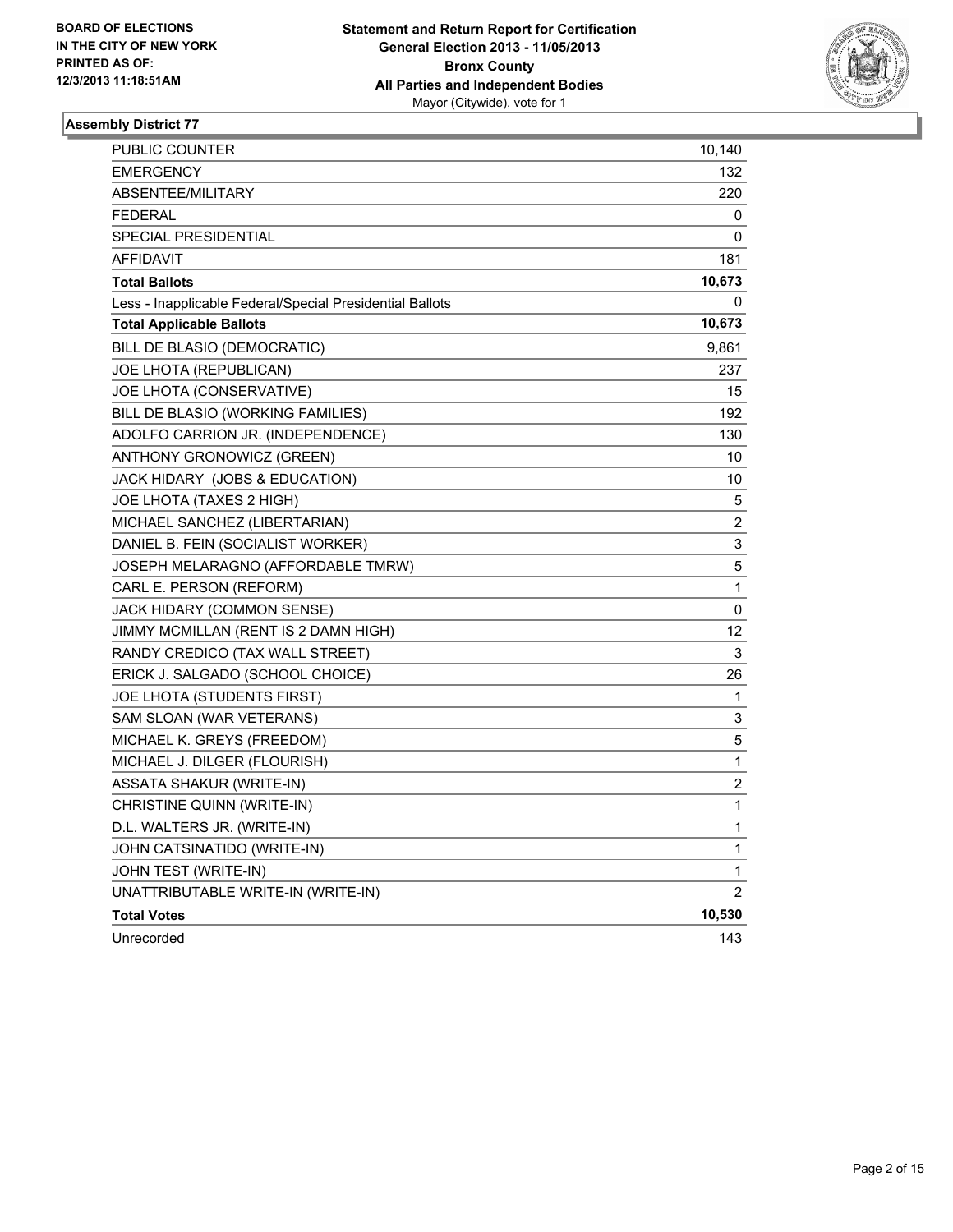

| <b>PUBLIC COUNTER</b>                                    | 8,184                   |
|----------------------------------------------------------|-------------------------|
| EMERGENCY                                                | 0                       |
| ABSENTEE/MILITARY                                        | 177                     |
| <b>FEDERAL</b>                                           | 0                       |
| SPECIAL PRESIDENTIAL                                     | 0                       |
| <b>AFFIDAVIT</b>                                         | 186                     |
| <b>Total Ballots</b>                                     | 8,547                   |
| Less - Inapplicable Federal/Special Presidential Ballots | 0                       |
| <b>Total Applicable Ballots</b>                          | 8,547                   |
| BILL DE BLASIO (DEMOCRATIC)                              | 7,336                   |
| JOE LHOTA (REPUBLICAN)                                   | 519                     |
| JOE LHOTA (CONSERVATIVE)                                 | 81                      |
| BILL DE BLASIO (WORKING FAMILIES)                        | 182                     |
| ADOLFO CARRION JR. (INDEPENDENCE)                        | 174                     |
| ANTHONY GRONOWICZ (GREEN)                                | 14                      |
| JACK HIDARY (JOBS & EDUCATION)                           | 7                       |
| JOE LHOTA (TAXES 2 HIGH)                                 | 6                       |
| MICHAEL SANCHEZ (LIBERTARIAN)                            | 8                       |
| DANIEL B. FEIN (SOCIALIST WORKER)                        | 9                       |
| JOSEPH MELARAGNO (AFFORDABLE TMRW)                       | $\overline{\mathbf{c}}$ |
| CARL E. PERSON (REFORM)                                  | 3                       |
| JACK HIDARY (COMMON SENSE)                               | $\overline{\mathbf{c}}$ |
| JIMMY MCMILLAN (RENT IS 2 DAMN HIGH)                     | 10                      |
| RANDY CREDICO (TAX WALL STREET)                          | 4                       |
| ERICK J. SALGADO (SCHOOL CHOICE)                         | 35                      |
| JOE LHOTA (STUDENTS FIRST)                               | 5                       |
| SAM SLOAN (WAR VETERANS)                                 | 1                       |
| MICHAEL K. GREYS (FREEDOM)                               | 5                       |
| MICHAEL J. DILGER (FLOURISH)                             | $\mathbf{1}$            |
| <b>ASSATA SHAKUR (WRITE-IN)</b>                          | 1                       |
| <b>BRADLY PAZIAN (WRITE-IN)</b>                          | 1                       |
| CHANCE HAYWOOD (WRITE-IN)                                | $\mathbf{1}$            |
| CHRISTINE QUINN (WRITE-IN)                               | $\overline{2}$          |
| JOHN LIU (WRITE-IN)                                      | 1                       |
| JOHN TEST (WRITE-IN)                                     | $\mathbf{1}$            |
| MANUS WARD (WRITE-IN)                                    | $\mathbf{1}$            |
| RAYMOND KELLY (WRITE-IN)                                 | $\mathbf{1}$            |
| UNATTRIBUTABLE WRITE-IN (WRITE-IN)                       | 4                       |
| <b>Total Votes</b>                                       | 8,417                   |
| Unrecorded                                               | 130                     |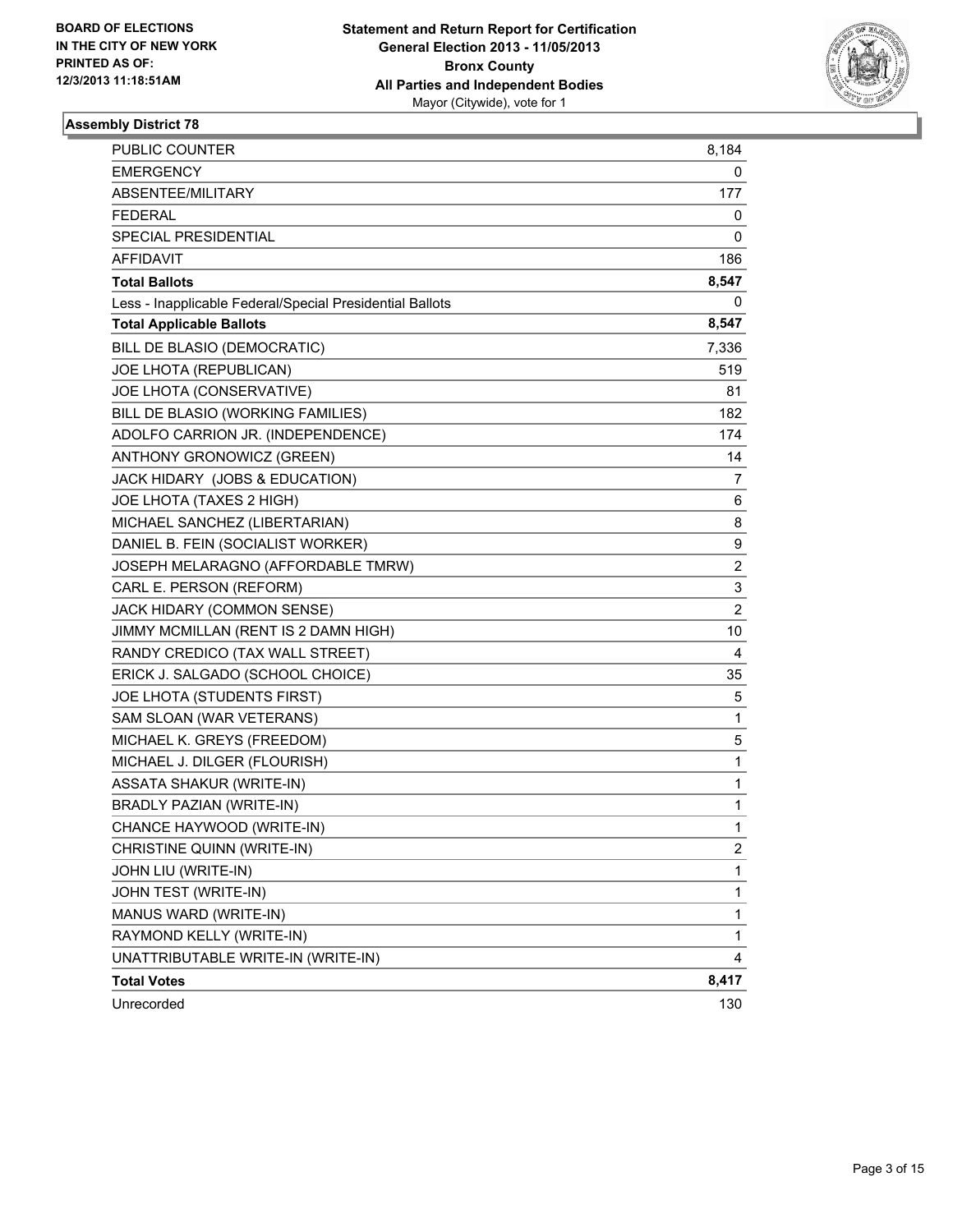

| <b>PUBLIC COUNTER</b>                                    | 11,851 |
|----------------------------------------------------------|--------|
| <b>EMERGENCY</b>                                         | 0      |
| ABSENTEE/MILITARY                                        | 228    |
| <b>FEDERAL</b>                                           | 0      |
| <b>SPECIAL PRESIDENTIAL</b>                              | 0      |
| <b>AFFIDAVIT</b>                                         | 193    |
| <b>Total Ballots</b>                                     | 12,272 |
| Less - Inapplicable Federal/Special Presidential Ballots | 0      |
| <b>Total Applicable Ballots</b>                          | 12,272 |
| BILL DE BLASIO (DEMOCRATIC)                              | 11,273 |
| JOE LHOTA (REPUBLICAN)                                   | 245    |
| JOE LHOTA (CONSERVATIVE)                                 | 25     |
| BILL DE BLASIO (WORKING FAMILIES)                        | 221    |
| ADOLFO CARRION JR. (INDEPENDENCE)                        | 202    |
| ANTHONY GRONOWICZ (GREEN)                                | 14     |
| JACK HIDARY (JOBS & EDUCATION)                           | 8      |
| JOE LHOTA (TAXES 2 HIGH)                                 | 4      |
| MICHAEL SANCHEZ (LIBERTARIAN)                            | 5      |
| DANIEL B. FEIN (SOCIALIST WORKER)                        | 0      |
| JOSEPH MELARAGNO (AFFORDABLE TMRW)                       | 0      |
| CARL E. PERSON (REFORM)                                  | 4      |
| JACK HIDARY (COMMON SENSE)                               | 1      |
| JIMMY MCMILLAN (RENT IS 2 DAMN HIGH)                     | 8      |
| RANDY CREDICO (TAX WALL STREET)                          | 1      |
| ERICK J. SALGADO (SCHOOL CHOICE)                         | 29     |
| JOE LHOTA (STUDENTS FIRST)                               | 2      |
| SAM SLOAN (WAR VETERANS)                                 | 1      |
| MICHAEL K. GREYS (FREEDOM)                               | 4      |
| MICHAEL J. DILGER (FLOURISH)                             | 0      |
| ERIC DELGADO (WRITE-IN)                                  | 1      |
| JOHN TEST (WRITE-IN)                                     | 1      |
| JOHNNY COOPER (WRITE-IN)                                 | 1      |
| UNATTRIBUTABLE WRITE-IN (WRITE-IN)                       | 3      |
| <b>VLADMIR CRUZ (WRITE-IN)</b>                           | 1      |
| <b>Total Votes</b>                                       | 12,054 |
| Unrecorded                                               | 218    |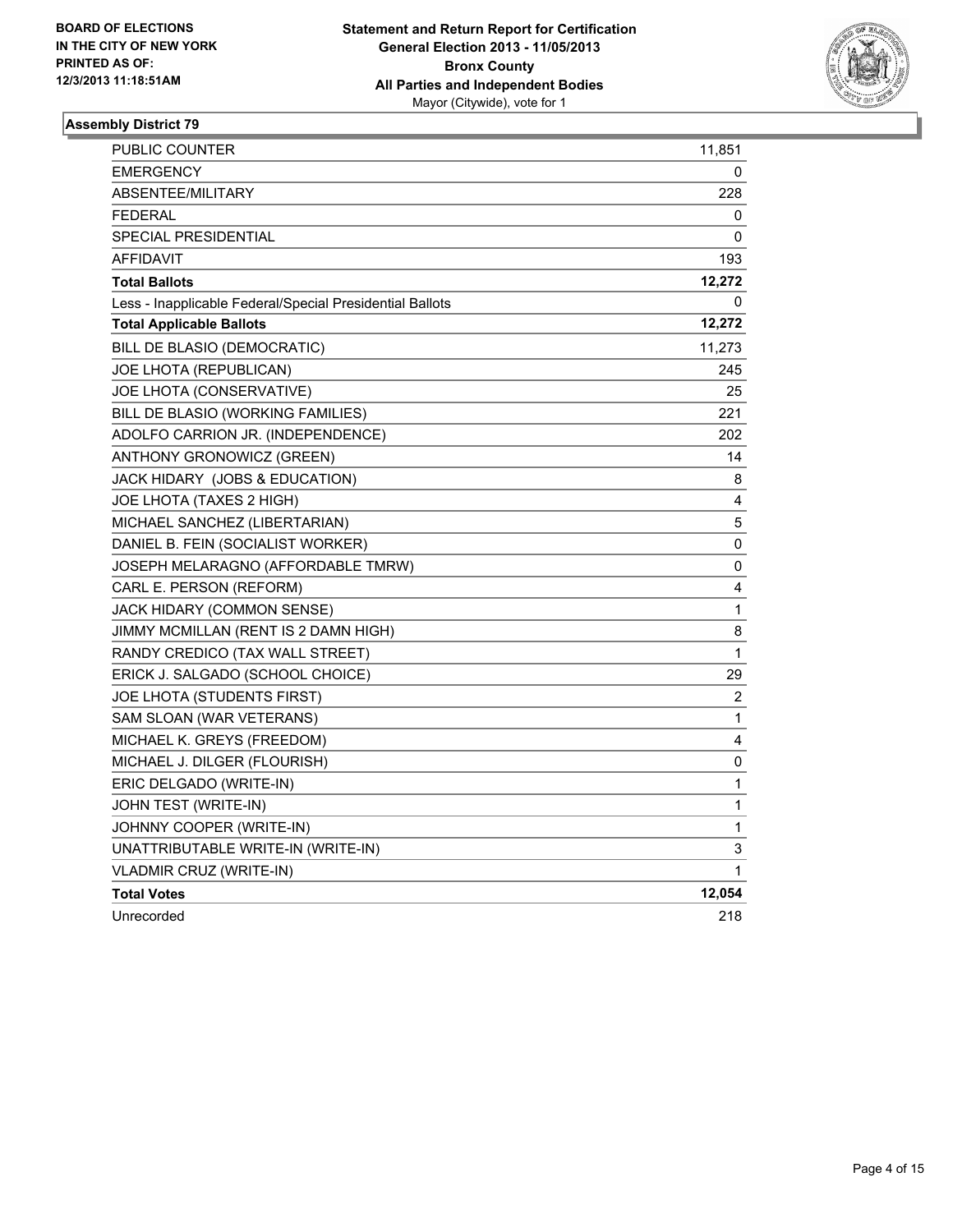

| <b>PUBLIC COUNTER</b>                                    | 11,935         |
|----------------------------------------------------------|----------------|
| <b>EMERGENCY</b>                                         | 1              |
| ABSENTEE/MILITARY                                        | 506            |
| FEDERAL                                                  | 0              |
| <b>SPECIAL PRESIDENTIAL</b>                              | 0              |
| <b>AFFIDAVIT</b>                                         | 173            |
| <b>Total Ballots</b>                                     | 12,615         |
| Less - Inapplicable Federal/Special Presidential Ballots | 0              |
| <b>Total Applicable Ballots</b>                          | 12,615         |
| BILL DE BLASIO (DEMOCRATIC)                              | 9,420          |
| JOE LHOTA (REPUBLICAN)                                   | 1,961          |
| JOE LHOTA (CONSERVATIVE)                                 | 246            |
| BILL DE BLASIO (WORKING FAMILIES)                        | 311            |
| ADOLFO CARRION JR. (INDEPENDENCE)                        | 258            |
| ANTHONY GRONOWICZ (GREEN)                                | 53             |
| JACK HIDARY (JOBS & EDUCATION)                           | 10             |
| JOE LHOTA (TAXES 2 HIGH)                                 | 20             |
| MICHAEL SANCHEZ (LIBERTARIAN)                            | 24             |
| DANIEL B. FEIN (SOCIALIST WORKER)                        | 5              |
| JOSEPH MELARAGNO (AFFORDABLE TMRW)                       | 4              |
| CARL E. PERSON (REFORM)                                  | $\overline{c}$ |
| JACK HIDARY (COMMON SENSE)                               | 6              |
| JIMMY MCMILLAN (RENT IS 2 DAMN HIGH)                     | 16             |
| RANDY CREDICO (TAX WALL STREET)                          | 7              |
| ERICK J. SALGADO (SCHOOL CHOICE)                         | 21             |
| JOE LHOTA (STUDENTS FIRST)                               | 5              |
| SAM SLOAN (WAR VETERANS)                                 | 3              |
| MICHAEL K. GREYS (FREEDOM)                               | 4              |
| MICHAEL J. DILGER (FLOURISH)                             | 0              |
| ANTHONY D. WEINER (WRITE-IN)                             | 1              |
| ANTHONY WEINER (WRITE-IN)                                | 1              |
| CHRISTINE QUINN (WRITE-IN)                               | 1              |
| DIANE LIGHTBOURNE (WRITE-IN)                             | 1              |
| EDWARD PICHARDO (WRITE-IN)                               | 1              |
| JOHN TEST (WRITE-IN)                                     | 1              |
| UNATTRIBUTABLE WRITE-IN (WRITE-IN)                       | 3              |
| <b>Total Votes</b>                                       | 12,385         |
| Unrecorded                                               | 230            |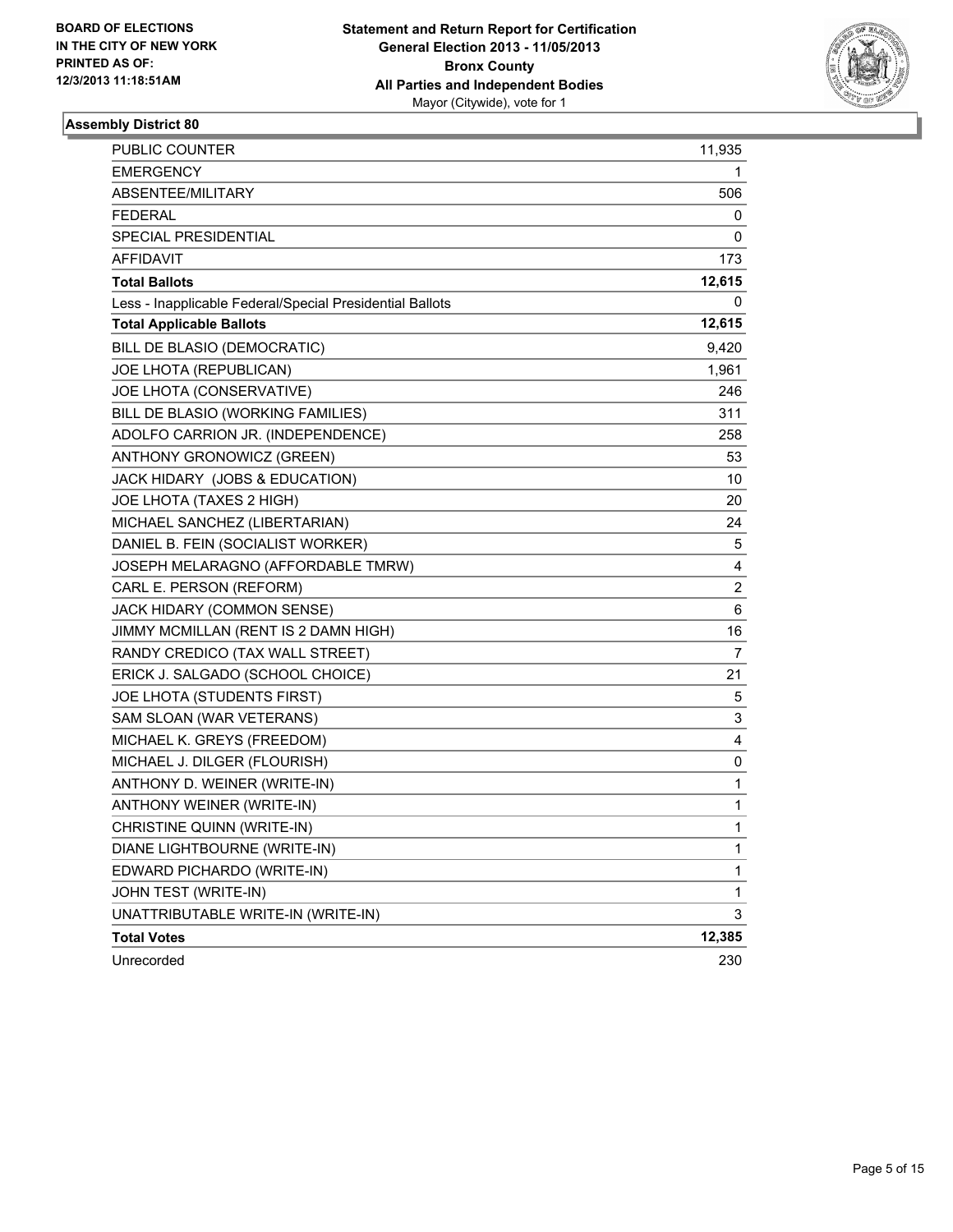

| PUBLIC COUNTER                                           | 18,229 |
|----------------------------------------------------------|--------|
| <b>EMERGENCY</b>                                         | 33     |
| ABSENTEE/MILITARY                                        | 704    |
| <b>FEDERAL</b>                                           | 0      |
| SPECIAL PRESIDENTIAL                                     | 0      |
| <b>AFFIDAVIT</b>                                         | 206    |
| <b>Total Ballots</b>                                     | 19,172 |
| Less - Inapplicable Federal/Special Presidential Ballots | 0      |
| <b>Total Applicable Ballots</b>                          | 19,172 |
| BILL DE BLASIO (DEMOCRATIC)                              | 12,203 |
| JOE LHOTA (REPUBLICAN)                                   | 4,593  |
| JOE LHOTA (CONSERVATIVE)                                 | 524    |
| BILL DE BLASIO (WORKING FAMILIES)                        | 767    |
| ADOLFO CARRION JR. (INDEPENDENCE)                        | 314    |
| ANTHONY GRONOWICZ (GREEN)                                | 123    |
| JACK HIDARY (JOBS & EDUCATION)                           | 33     |
| JOE LHOTA (TAXES 2 HIGH)                                 | 37     |
| MICHAEL SANCHEZ (LIBERTARIAN)                            | 31     |
| DANIEL B. FEIN (SOCIALIST WORKER)                        | 18     |
| JOSEPH MELARAGNO (AFFORDABLE TMRW)                       | 7      |
| CARL E. PERSON (REFORM)                                  | 3      |
| JACK HIDARY (COMMON SENSE)                               | 12     |
| JIMMY MCMILLAN (RENT IS 2 DAMN HIGH)                     | 45     |
| RANDY CREDICO (TAX WALL STREET)                          | 15     |
| ERICK J. SALGADO (SCHOOL CHOICE)                         | 40     |
| JOE LHOTA (STUDENTS FIRST)                               | 23     |
| SAM SLOAN (WAR VETERANS)                                 | 3      |
| MICHAEL K. GREYS (FREEDOM)                               | 6      |
| MICHAEL J. DILGER (FLOURISH)                             | 0      |
| ANDREA MANCINO (WRITE-IN)                                | 1      |
| ANTHONY WEINER (WRITE-IN)                                | 1      |
| <b>BEATRICE OKUM (WRITE-IN)</b>                          | 1      |
| CHERYL FELDMAN (WRITE-IN)                                | 1      |
| CHRISTINE QUINN (WRITE-IN)                               | 1      |
| DARIAN A. WALSH (WRITE-IN)                               | 1      |
| FERNANDO FERRER (WRITE-IN)                               | 1      |
| <b>GABRIEL SPECIALE (WRITE-IN)</b>                       | 1      |
| <b>GEORGE MCDONALD (WRITE-IN)</b>                        | 1      |
| <b>GEORGE TABOL (WRITE-IN)</b>                           | 1      |
| ISAAC AMBIUSE MOORE (WRITE-IN)                           | 1      |
| JOHN TEST (WRITE-IN)                                     | 1      |
| KOLU K. BAYSAH (WRITE-IN)                                | 1      |
| MICHAEL BLOOMBERG (WRITE-IN)                             | 2      |
| MICHAEL FANDEL (WRITE-IN)                                | 1      |
| MIKE RILEY (WRITE-IN)                                    | 1      |
| PRISCILLA OSCWICK (WRITE-IN)                             | 1      |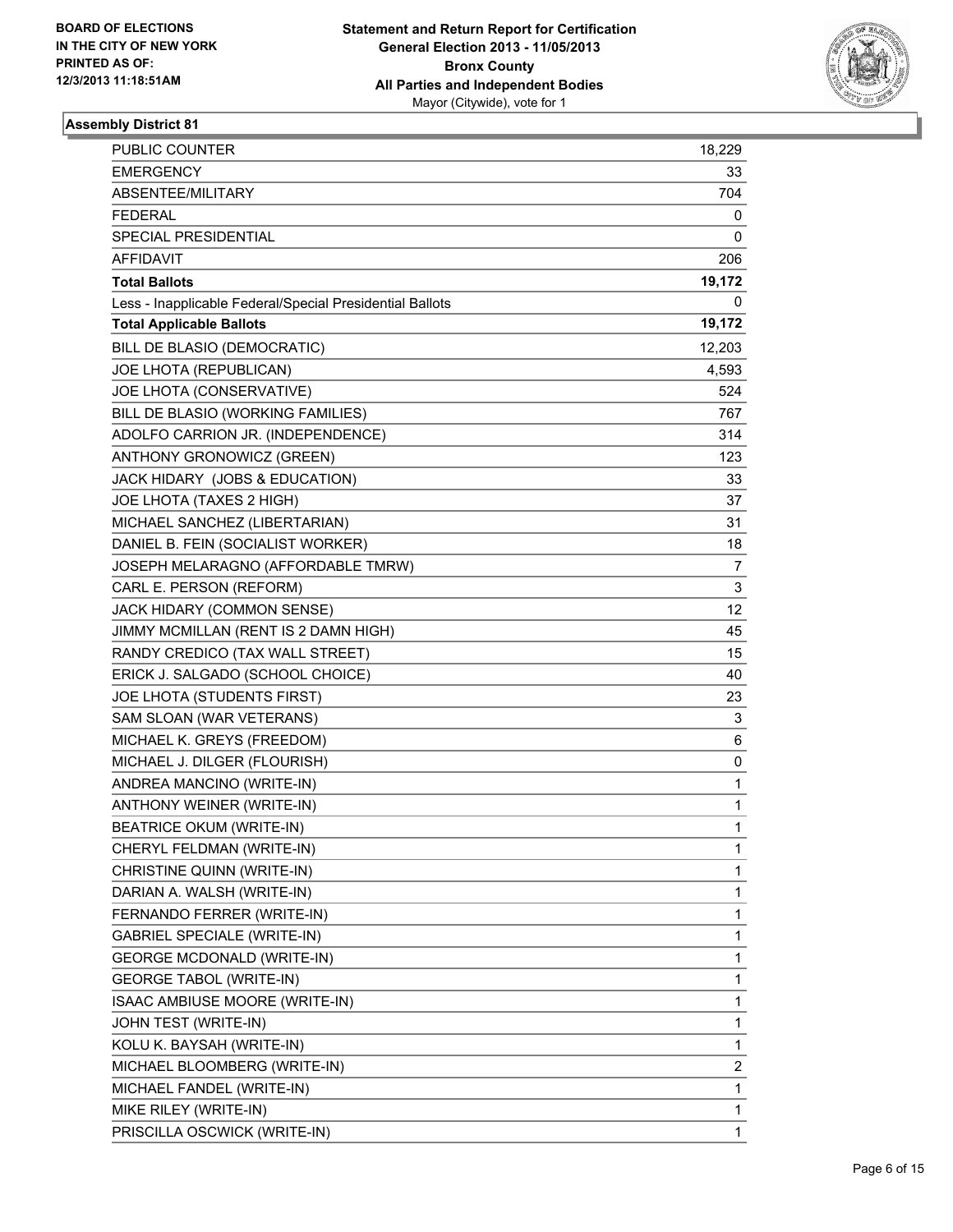

| RICHARD H. STONE (WRITE-IN)        |        |
|------------------------------------|--------|
| RUSSELL KANEY (WRITE-IN)           |        |
| SEBASTIAN MARTINEZ (WRITE-IN)      |        |
| UNATTRIBUTABLE WRITE-IN (WRITE-IN) | 4      |
| <b>VERNON MARSHELL (WRITE-IN)</b>  |        |
| <b>WILLIAM THOMPSON (WRITE-IN)</b> |        |
| <b>Total Votes</b>                 | 18.824 |
| Unrecorded                         | 348    |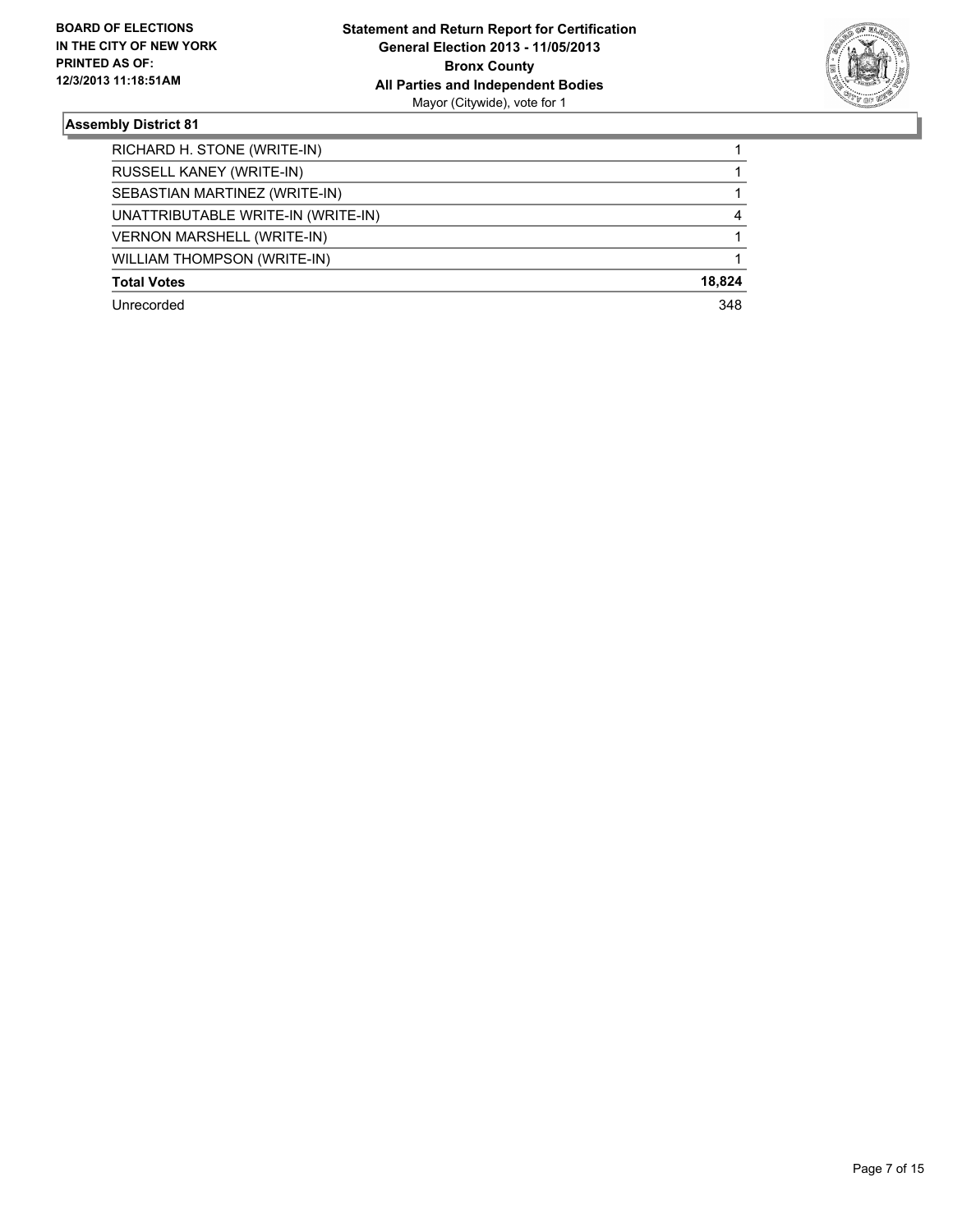

| PUBLIC COUNTER                                           | 19,482                    |
|----------------------------------------------------------|---------------------------|
| <b>EMERGENCY</b>                                         | 78                        |
| ABSENTEE/MILITARY                                        | 463                       |
| <b>FEDERAL</b>                                           | 0                         |
| SPECIAL PRESIDENTIAL                                     | 0                         |
| <b>AFFIDAVIT</b>                                         | 172                       |
| <b>Total Ballots</b>                                     | 20,195                    |
| Less - Inapplicable Federal/Special Presidential Ballots | 0                         |
| <b>Total Applicable Ballots</b>                          | 20,195                    |
| BILL DE BLASIO (DEMOCRATIC)                              | 13,779                    |
| JOE LHOTA (REPUBLICAN)                                   | 4,207                     |
| JOE LHOTA (CONSERVATIVE)                                 | 641                       |
| BILL DE BLASIO (WORKING FAMILIES)                        | 480                       |
| ADOLFO CARRION JR. (INDEPENDENCE)                        | 529                       |
| ANTHONY GRONOWICZ (GREEN)                                | 52                        |
| JACK HIDARY (JOBS & EDUCATION)                           | 11                        |
| JOE LHOTA (TAXES 2 HIGH)                                 | 45                        |
| MICHAEL SANCHEZ (LIBERTARIAN)                            | 28                        |
| DANIEL B. FEIN (SOCIALIST WORKER)                        | 8                         |
| JOSEPH MELARAGNO (AFFORDABLE TMRW)                       | 3                         |
| CARL E. PERSON (REFORM)                                  | $\ensuremath{\mathsf{3}}$ |
| JACK HIDARY (COMMON SENSE)                               | 5                         |
| JIMMY MCMILLAN (RENT IS 2 DAMN HIGH)                     | 20                        |
| RANDY CREDICO (TAX WALL STREET)                          | 5                         |
| ERICK J. SALGADO (SCHOOL CHOICE)                         | 29                        |
| JOE LHOTA (STUDENTS FIRST)                               | 11                        |
| SAM SLOAN (WAR VETERANS)                                 | 6                         |
| MICHAEL K. GREYS (FREEDOM)                               | 14                        |
| MICHAEL J. DILGER (FLOURISH)                             | 1                         |
| AARON KAPLAN (WRITE-IN)                                  | $\mathbf{1}$              |
| CHRISTINE QUINN (WRITE-IN)                               | 3                         |
| FRANK JAWBELLIS (WRITE-IN)                               | $\mathbf{1}$              |
| MICHAEL BLOOMBERG (WRITE-IN)                             | 1                         |
| MOJO ROCKEFELLER (WRITE-IN)                              | 1                         |
| ROY SCHMAHL (WRITE-IN)                                   | $\mathbf{1}$              |
| UNATTRIBUTABLE WRITE-IN (WRITE-IN)                       | $\overline{7}$            |
| <b>Total Votes</b>                                       | 19,892                    |
| Unrecorded                                               | 303                       |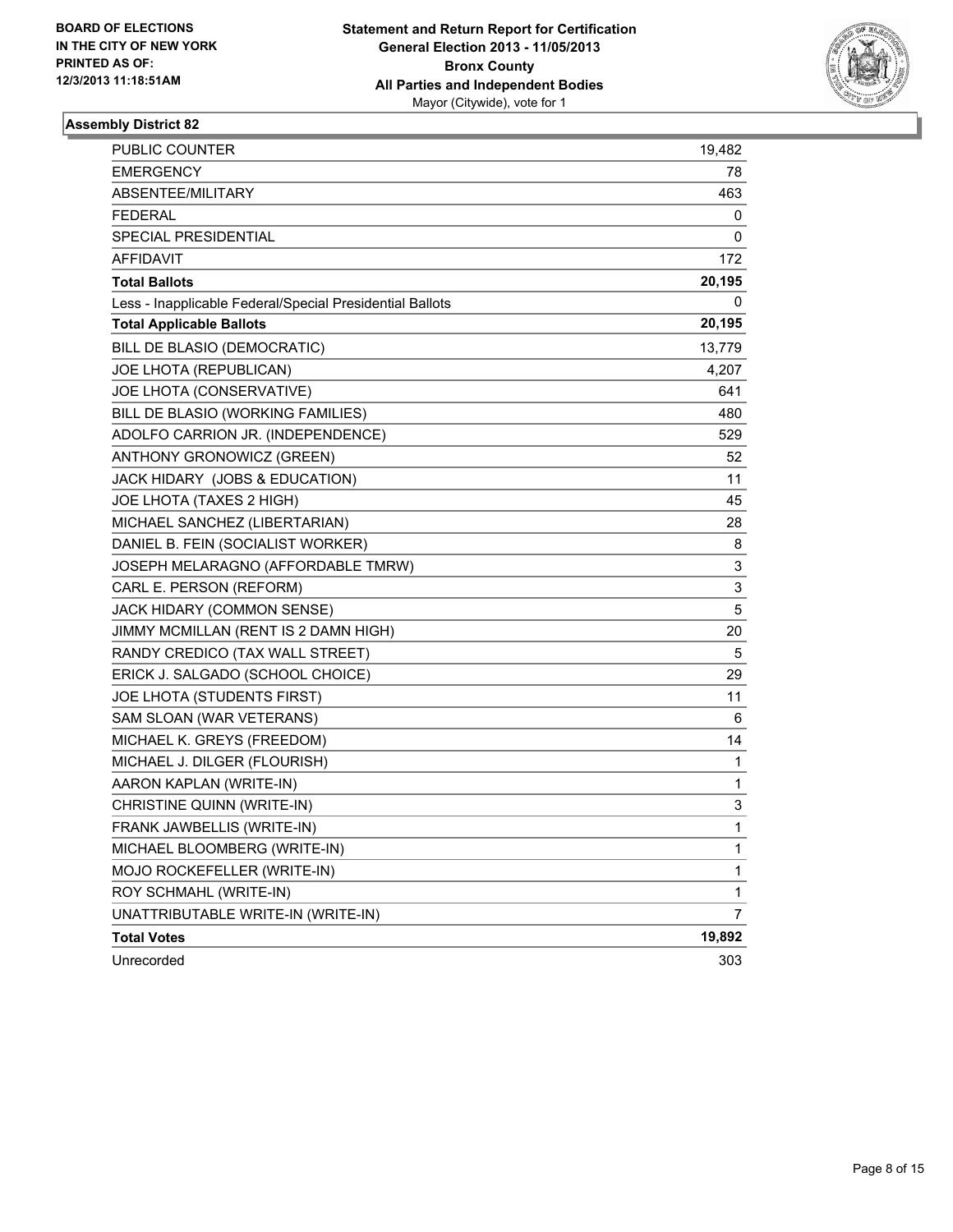

| PUBLIC COUNTER                                           | 15,017 |
|----------------------------------------------------------|--------|
| EMERGENCY                                                | 97     |
| ABSENTEE/MILITARY                                        | 346    |
| FEDERAL                                                  | 0      |
| SPECIAL PRESIDENTIAL                                     | 0      |
| <b>AFFIDAVIT</b>                                         | 175    |
| <b>Total Ballots</b>                                     | 15,635 |
| Less - Inapplicable Federal/Special Presidential Ballots | 0      |
| <b>Total Applicable Ballots</b>                          | 15,635 |
| BILL DE BLASIO (DEMOCRATIC)                              | 14,604 |
| JOE LHOTA (REPUBLICAN)                                   | 364    |
| JOE LHOTA (CONSERVATIVE)                                 | 45     |
| BILL DE BLASIO (WORKING FAMILIES)                        | 283    |
| ADOLFO CARRION JR. (INDEPENDENCE)                        | 136    |
| ANTHONY GRONOWICZ (GREEN)                                | 9      |
| JACK HIDARY (JOBS & EDUCATION)                           | 11     |
| JOE LHOTA (TAXES 2 HIGH)                                 | 1      |
| MICHAEL SANCHEZ (LIBERTARIAN)                            | 5      |
| DANIEL B. FEIN (SOCIALIST WORKER)                        | 1      |
| JOSEPH MELARAGNO (AFFORDABLE TMRW)                       | 0      |
| CARL E. PERSON (REFORM)                                  | 1      |
| JACK HIDARY (COMMON SENSE)                               | 0      |
| JIMMY MCMILLAN (RENT IS 2 DAMN HIGH)                     | 7      |
| RANDY CREDICO (TAX WALL STREET)                          | 5      |
| ERICK J. SALGADO (SCHOOL CHOICE)                         | 15     |
| JOE LHOTA (STUDENTS FIRST)                               | 1      |
| SAM SLOAN (WAR VETERANS)                                 | 1      |
| MICHAEL K. GREYS (FREEDOM)                               | 5      |
| MICHAEL J. DILGER (FLOURISH)                             | 0      |
| AL GORE (WRITE-IN)                                       | 1      |
| BILL THOMPSON (WRITE-IN)                                 | 1      |
| CHARLS BARRON (WRITE-IN)                                 | 1      |
| <b>GEORGE MCDONALD (WRITE-IN)</b>                        | 1      |
| JAMAAL BAILEY (WRITE-IN)                                 | 1      |
| UNATTRIBUTABLE WRITE-IN (WRITE-IN)                       | 4      |
| <b>Total Votes</b>                                       | 15,503 |
| Unrecorded                                               | 132    |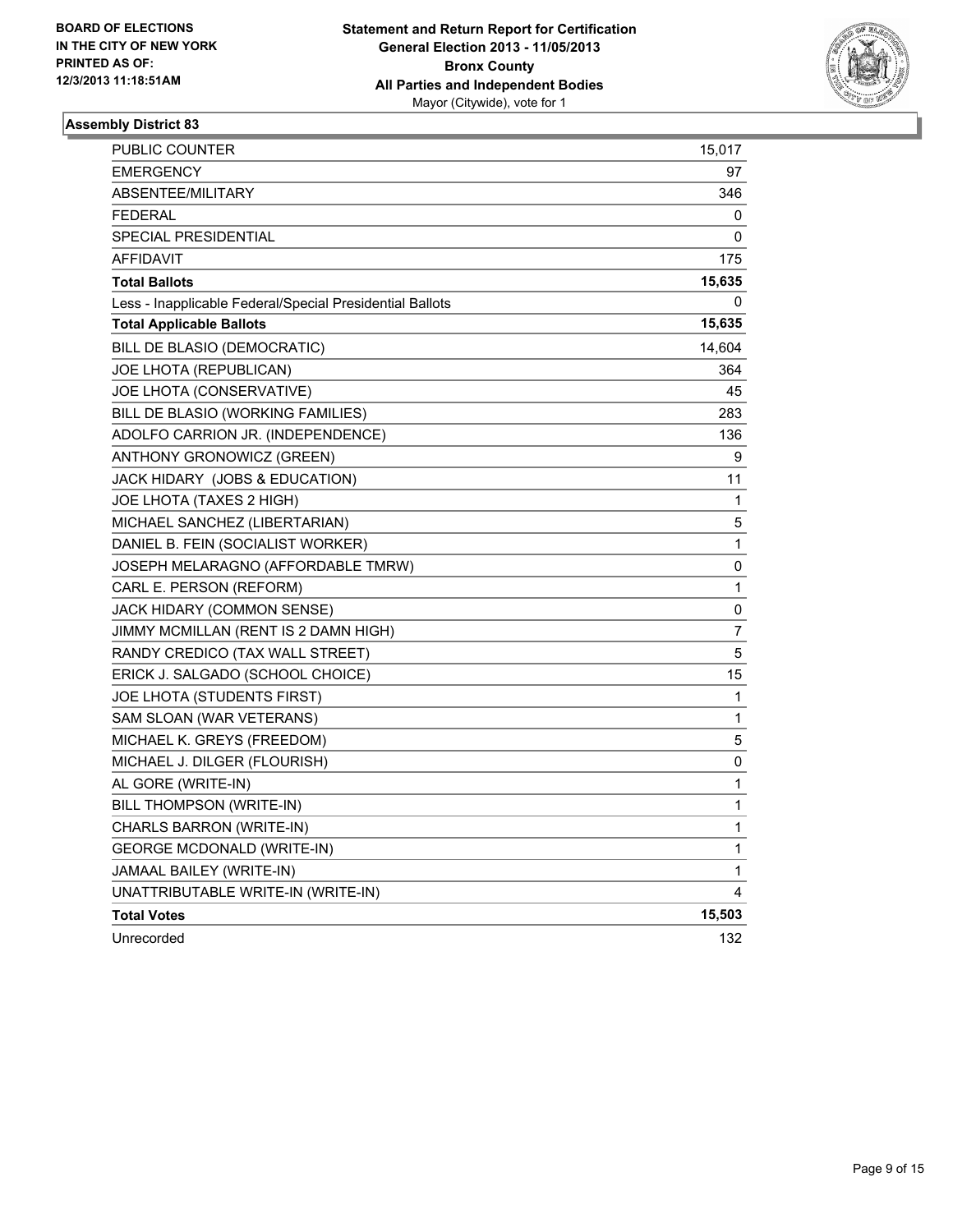

| <b>PUBLIC COUNTER</b>                                    | 10,266         |
|----------------------------------------------------------|----------------|
| <b>EMERGENCY</b>                                         | 37             |
| <b>ABSENTEE/MILITARY</b>                                 | 131            |
| <b>FEDERAL</b>                                           | 0              |
| <b>SPECIAL PRESIDENTIAL</b>                              | 0              |
| AFFIDAVIT                                                | 194            |
| <b>Total Ballots</b>                                     | 10,628         |
| Less - Inapplicable Federal/Special Presidential Ballots | 0              |
| <b>Total Applicable Ballots</b>                          | 10,628         |
| BILL DE BLASIO (DEMOCRATIC)                              | 9,664          |
| JOE LHOTA (REPUBLICAN)                                   | 299            |
| JOE LHOTA (CONSERVATIVE)                                 | 36             |
| BILL DE BLASIO (WORKING FAMILIES)                        | 182            |
| ADOLFO CARRION JR. (INDEPENDENCE)                        | 217            |
| ANTHONY GRONOWICZ (GREEN)                                | 15             |
| JACK HIDARY (JOBS & EDUCATION)                           | 4              |
| JOE LHOTA (TAXES 2 HIGH)                                 | 1              |
| MICHAEL SANCHEZ (LIBERTARIAN)                            | 6              |
| DANIEL B. FEIN (SOCIALIST WORKER)                        | 4              |
| JOSEPH MELARAGNO (AFFORDABLE TMRW)                       | 0              |
| CARL E. PERSON (REFORM)                                  | $\mathbf{1}$   |
| JACK HIDARY (COMMON SENSE)                               | 0              |
| JIMMY MCMILLAN (RENT IS 2 DAMN HIGH)                     | 8              |
| RANDY CREDICO (TAX WALL STREET)                          | 1              |
| ERICK J. SALGADO (SCHOOL CHOICE)                         | 38             |
| JOE LHOTA (STUDENTS FIRST)                               | 3              |
| SAM SLOAN (WAR VETERANS)                                 | 0              |
| MICHAEL K. GREYS (FREEDOM)                               | 5              |
| MICHAEL J. DILGER (FLOURISH)                             | 1              |
| BILL THOMPSON (WRITE-IN)                                 | 1              |
| RONALD MOSIPLAISE (WRITE-IN)                             | 1              |
| UNATTRIBUTABLE WRITE-IN (WRITE-IN)                       | $\overline{2}$ |
| <b>Total Votes</b>                                       | 10,489         |
| Unrecorded                                               | 139            |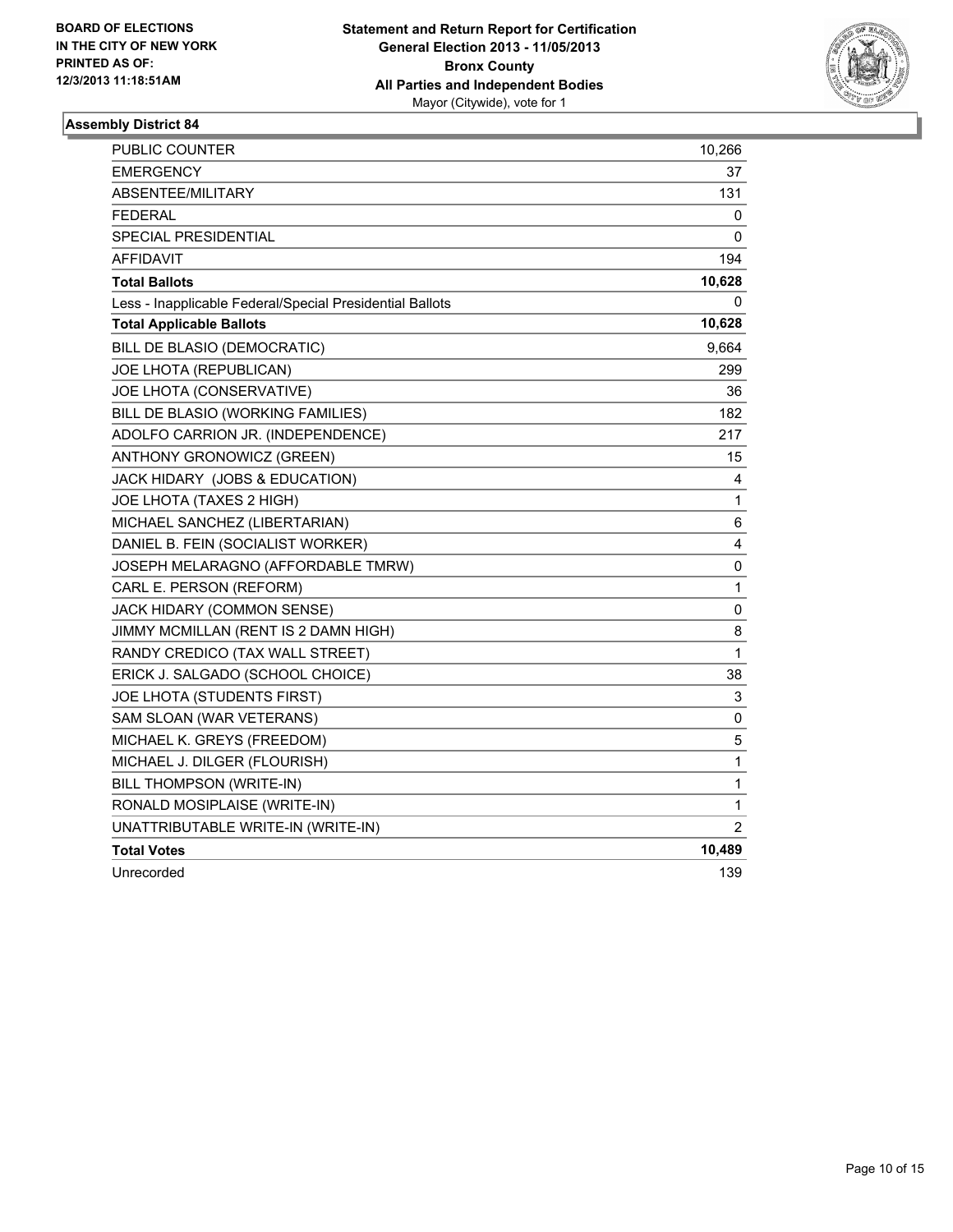

| <b>PUBLIC COUNTER</b>                                    | 10,671           |
|----------------------------------------------------------|------------------|
| <b>EMERGENCY</b>                                         | 67               |
| <b>ABSENTEE/MILITARY</b>                                 | 186              |
| <b>FEDERAL</b>                                           | 0                |
| SPECIAL PRESIDENTIAL                                     | 0                |
| <b>AFFIDAVIT</b>                                         | 178              |
| <b>Total Ballots</b>                                     | 11,102           |
| Less - Inapplicable Federal/Special Presidential Ballots | 0                |
| <b>Total Applicable Ballots</b>                          | 11,102           |
| BILL DE BLASIO (DEMOCRATIC)                              | 10,049           |
| JOE LHOTA (REPUBLICAN)                                   | 323              |
| JOE LHOTA (CONSERVATIVE)                                 | 35               |
| BILL DE BLASIO (WORKING FAMILIES)                        | 222              |
| ADOLFO CARRION JR. (INDEPENDENCE)                        | 231              |
| ANTHONY GRONOWICZ (GREEN)                                | 5                |
| JACK HIDARY (JOBS & EDUCATION)                           | 10               |
| JOE LHOTA (TAXES 2 HIGH)                                 | 4                |
| MICHAEL SANCHEZ (LIBERTARIAN)                            | 8                |
| DANIEL B. FEIN (SOCIALIST WORKER)                        | $\boldsymbol{2}$ |
| JOSEPH MELARAGNO (AFFORDABLE TMRW)                       | $\mathbf{1}$     |
| CARL E. PERSON (REFORM)                                  | 1                |
| JACK HIDARY (COMMON SENSE)                               | 2                |
| JIMMY MCMILLAN (RENT IS 2 DAMN HIGH)                     | 8                |
| RANDY CREDICO (TAX WALL STREET)                          | 0                |
| ERICK J. SALGADO (SCHOOL CHOICE)                         | 47               |
| JOE LHOTA (STUDENTS FIRST)                               | 1                |
| SAM SLOAN (WAR VETERANS)                                 | 0                |
| MICHAEL K. GREYS (FREEDOM)                               | 7                |
| MICHAEL J. DILGER (FLOURISH)                             | 0                |
| CYNTHIA VELEZ (WRITE-IN)                                 | 1                |
| JOHN TEST (WRITE-IN)                                     | 3                |
| UNATTRIBUTABLE WRITE-IN (WRITE-IN)                       | 3                |
| <b>Total Votes</b>                                       | 10,963           |
| Unrecorded                                               | 139              |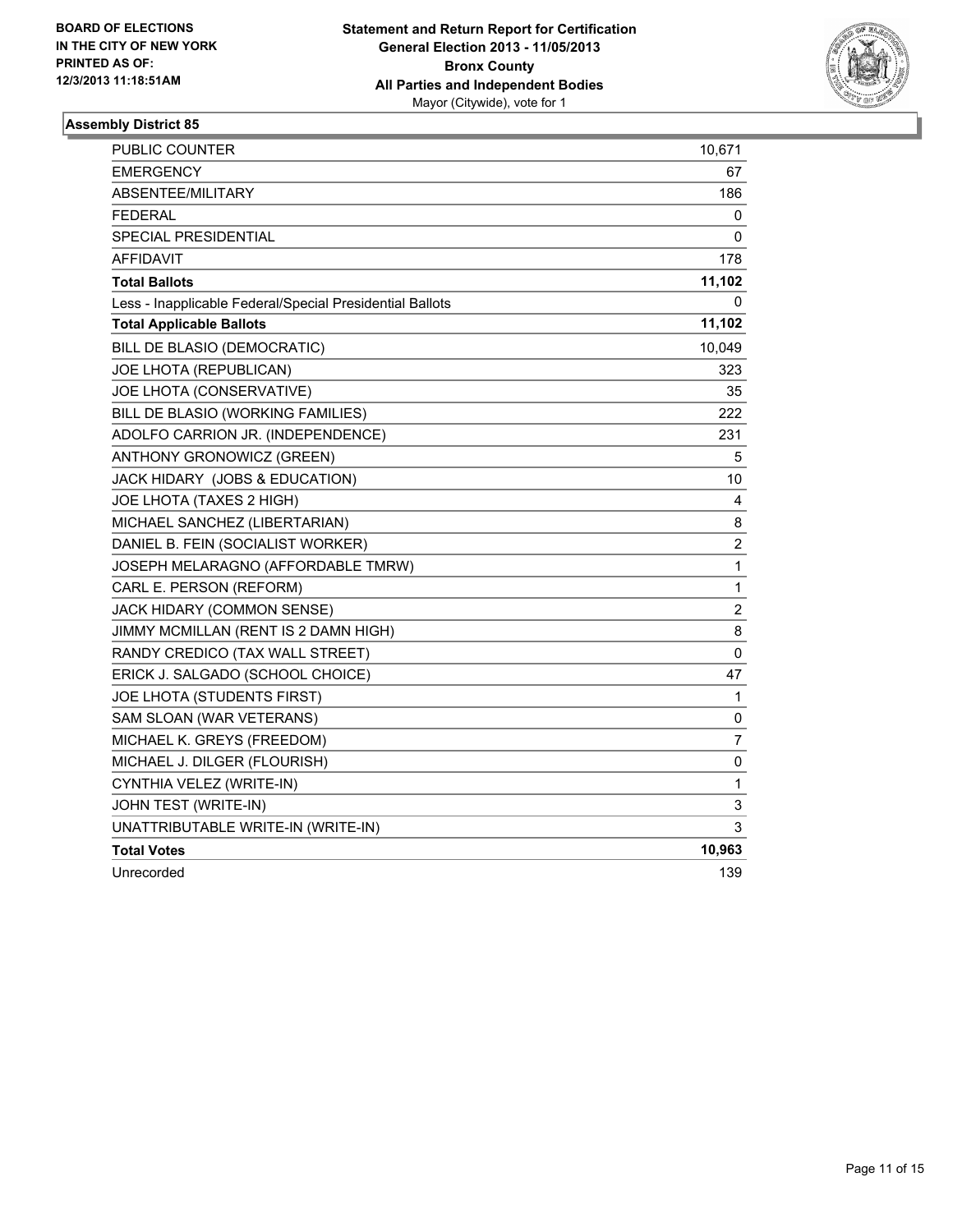

| <b>PUBLIC COUNTER</b>                                    | 8,561            |
|----------------------------------------------------------|------------------|
| <b>EMERGENCY</b>                                         | 0                |
| <b>ABSENTEE/MILITARY</b>                                 | 156              |
| <b>FEDERAL</b>                                           | 0                |
| SPECIAL PRESIDENTIAL                                     | 0                |
| <b>AFFIDAVIT</b>                                         | 196              |
| <b>Total Ballots</b>                                     | 8,913            |
| Less - Inapplicable Federal/Special Presidential Ballots | 0                |
| <b>Total Applicable Ballots</b>                          | 8,913            |
| BILL DE BLASIO (DEMOCRATIC)                              | 8,198            |
| JOE LHOTA (REPUBLICAN)                                   | 237              |
| JOE LHOTA (CONSERVATIVE)                                 | 26               |
| BILL DE BLASIO (WORKING FAMILIES)                        | 125              |
| ADOLFO CARRION JR. (INDEPENDENCE)                        | 139              |
| ANTHONY GRONOWICZ (GREEN)                                | 4                |
| JACK HIDARY (JOBS & EDUCATION)                           | 8                |
| JOE LHOTA (TAXES 2 HIGH)                                 | 0                |
| MICHAEL SANCHEZ (LIBERTARIAN)                            | 5                |
| DANIEL B. FEIN (SOCIALIST WORKER)                        | $\boldsymbol{2}$ |
| JOSEPH MELARAGNO (AFFORDABLE TMRW)                       | $\overline{2}$   |
| CARL E. PERSON (REFORM)                                  | 0                |
| JACK HIDARY (COMMON SENSE)                               | 0                |
| JIMMY MCMILLAN (RENT IS 2 DAMN HIGH)                     | 7                |
| RANDY CREDICO (TAX WALL STREET)                          | 5                |
| ERICK J. SALGADO (SCHOOL CHOICE)                         | 28               |
| JOE LHOTA (STUDENTS FIRST)                               | 1                |
| SAM SLOAN (WAR VETERANS)                                 | 5                |
| MICHAEL K. GREYS (FREEDOM)                               | 3                |
| MICHAEL J. DILGER (FLOURISH)                             | 0                |
| JOHN TEST (WRITE-IN)                                     | 2                |
| PAM BAEZ (WRITE-IN)                                      | 1                |
| UNATTRIBUTABLE WRITE-IN (WRITE-IN)                       | $\mathbf 1$      |
| <b>Total Votes</b>                                       | 8,799            |
| Unrecorded                                               | 114              |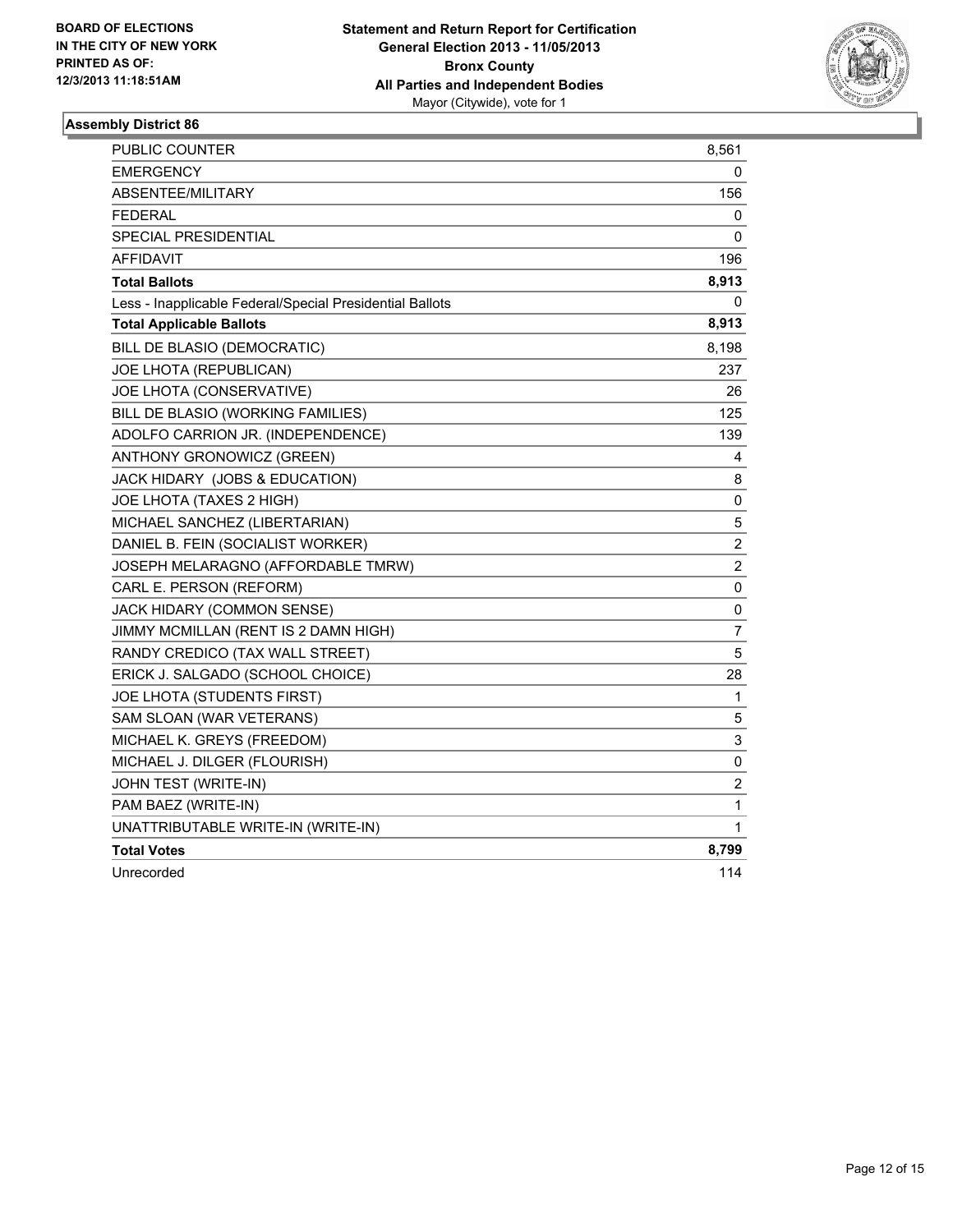

| PUBLIC COUNTER                                           | 13,072                  |
|----------------------------------------------------------|-------------------------|
| <b>EMERGENCY</b>                                         | 5.                      |
| <b>ABSENTEE/MILITARY</b>                                 | 202                     |
| <b>FEDERAL</b>                                           | 0                       |
| SPECIAL PRESIDENTIAL                                     | 0                       |
| <b>AFFIDAVIT</b>                                         | 194                     |
| <b>Total Ballots</b>                                     | 13,473                  |
| Less - Inapplicable Federal/Special Presidential Ballots | 0                       |
| <b>Total Applicable Ballots</b>                          | 13,473                  |
| BILL DE BLASIO (DEMOCRATIC)                              | 11,857                  |
| JOE LHOTA (REPUBLICAN)                                   | 675                     |
| JOE LHOTA (CONSERVATIVE)                                 | 78                      |
| BILL DE BLASIO (WORKING FAMILIES)                        | 302                     |
| ADOLFO CARRION JR. (INDEPENDENCE)                        | 265                     |
| ANTHONY GRONOWICZ (GREEN)                                | 25                      |
| JACK HIDARY (JOBS & EDUCATION)                           | 7                       |
| JOE LHOTA (TAXES 2 HIGH)                                 | 7                       |
| MICHAEL SANCHEZ (LIBERTARIAN)                            | 6                       |
| DANIEL B. FEIN (SOCIALIST WORKER)                        | $\overline{7}$          |
| JOSEPH MELARAGNO (AFFORDABLE TMRW)                       | $\overline{\mathbf{c}}$ |
| CARL E. PERSON (REFORM)                                  | 1                       |
| JACK HIDARY (COMMON SENSE)                               | 4                       |
| JIMMY MCMILLAN (RENT IS 2 DAMN HIGH)                     | 13                      |
| RANDY CREDICO (TAX WALL STREET)                          | 1                       |
| ERICK J. SALGADO (SCHOOL CHOICE)                         | 34                      |
| JOE LHOTA (STUDENTS FIRST)                               | 4                       |
| SAM SLOAN (WAR VETERANS)                                 | 0                       |
| MICHAEL K. GREYS (FREEDOM)                               | 7                       |
| MICHAEL J. DILGER (FLOURISH)                             | $\pmb{0}$               |
| ANTHONY WINER (WRITE-IN)                                 | 1                       |
| FRANK TORO (WRITE-IN)                                    | $\mathbf 1$             |
| JOSE TORRES (WRITE-IN)                                   | 1                       |
| UNATTRIBUTABLE WRITE-IN (WRITE-IN)                       | 3                       |
| <b>Total Votes</b>                                       | 13,301                  |
| Unrecorded                                               | 172                     |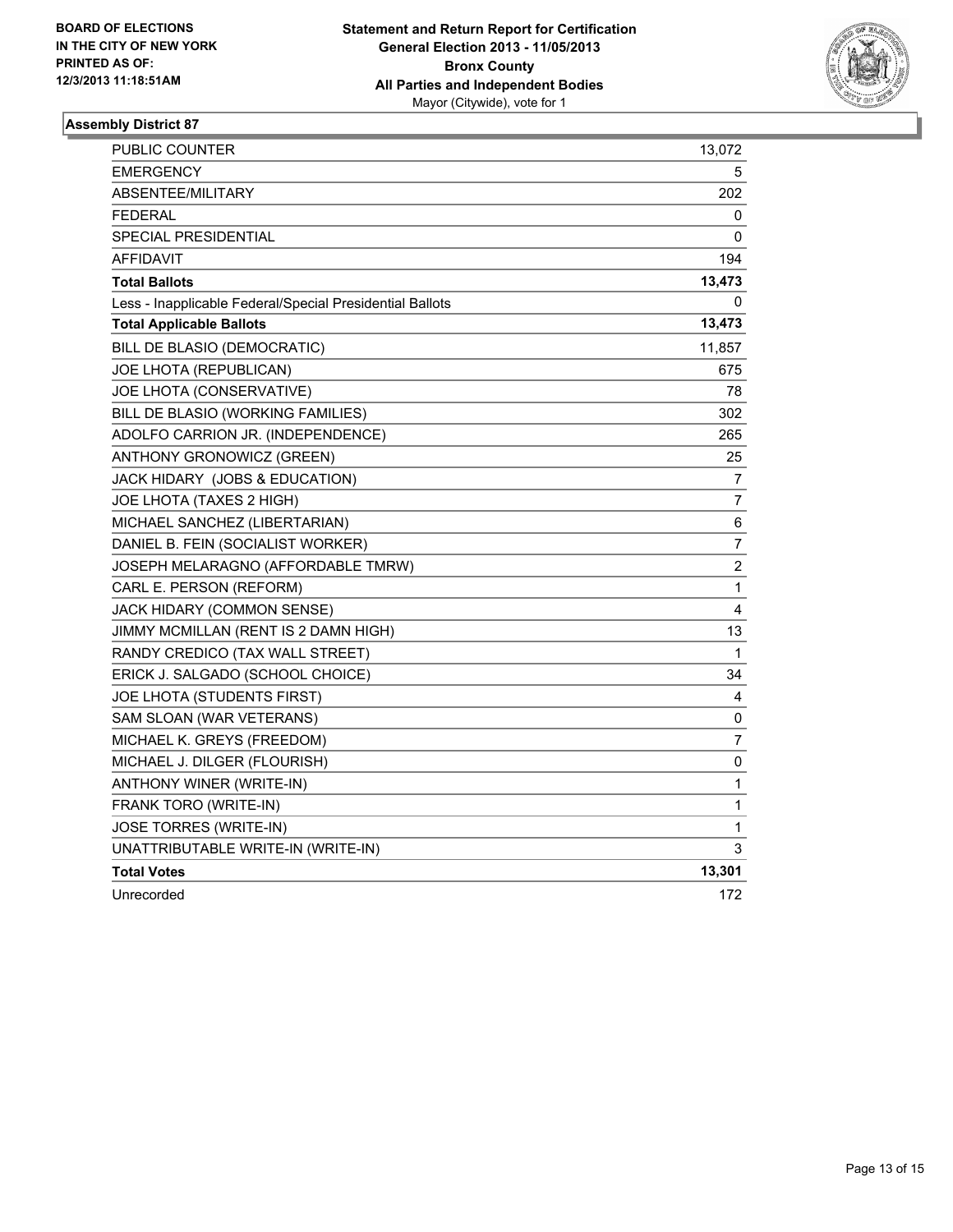

**Total for Mayor (Citywide) - Bronx County**

| PUBLIC COUNTER                                           | 137,408 |
|----------------------------------------------------------|---------|
| EMERGENCY                                                | 450     |
| ABSENTEE/MILITARY                                        | 3,319   |
| <b>FEDERAL</b>                                           | 0       |
| <b>SPECIAL PRESIDENTIAL</b>                              | 0       |
| AFFIDAVIT                                                | 2,048   |
| <b>Total Ballots</b>                                     | 143,225 |
| Less - Inapplicable Federal/Special Presidential Ballots | 0       |
| <b>Total Applicable Ballots</b>                          | 143,225 |
| BILL DE BLASIO (DEMOCRATIC)                              | 118,244 |
| JOE LHOTA (REPUBLICAN)                                   | 13,660  |
| JOE LHOTA (CONSERVATIVE)                                 | 1,752   |
| BILL DE BLASIO (WORKING FAMILIES)                        | 3,267   |
| ADOLFO CARRION JR. (INDEPENDENCE)                        | 2,595   |
| ANTHONY GRONOWICZ (GREEN)                                | 324     |
| JACK HIDARY (JOBS & EDUCATION)                           | 119     |
| JOE LHOTA (TAXES 2 HIGH)                                 | 130     |
| MICHAEL SANCHEZ (LIBERTARIAN)                            | 128     |
| DANIEL B. FEIN (SOCIALIST WORKER)                        | 59      |
| JOSEPH MELARAGNO (AFFORDABLE TMRW)                       | 26      |
| CARL E. PERSON (REFORM)                                  | 20      |
| JACK HIDARY (COMMON SENSE)                               | 32      |
| JIMMY MCMILLAN (RENT IS 2 DAMN HIGH)                     | 154     |
| RANDY CREDICO (TAX WALL STREET)                          | 47      |
| ERICK J. SALGADO (SCHOOL CHOICE)                         | 342     |
| JOE LHOTA (STUDENTS FIRST)                               | 57      |
| SAM SLOAN (WAR VETERANS)                                 | 23      |
| MICHAEL K. GREYS (FREEDOM)                               | 65      |
| MICHAEL J. DILGER (FLOURISH)                             | 4       |
| AARON KAPLAN (WRITE-IN)                                  | 1       |
| AL GORE (WRITE-IN)                                       | 1       |
| ANDREA MANCINO (WRITE-IN)                                | 1       |
| ANTHONY D. WEINER (WRITE-IN)                             | 1       |
| ANTHONY WEINER (WRITE-IN)                                | 2       |
| ANTHONY WINER (WRITE-IN)                                 | 1       |
| ASSATA SHAKUR (WRITE-IN)                                 | 3       |
| <b>BEATRICE OKUM (WRITE-IN)</b>                          | 1       |
| BILL THOMPSON (WRITE-IN)                                 | 2       |
| BRADLY PAZIAN (WRITE-IN)                                 | 1       |
| CHANCE HAYWOOD (WRITE-IN)                                | 1       |
| CHARLS BARRON (WRITE-IN)                                 | 1       |
| CHERYL FELDMAN (WRITE-IN)                                | 1       |
| CHRISTINE QUINN (WRITE-IN)                               | 8       |
| CYNTHIA VELEZ (WRITE-IN)                                 | 1       |
| D.L. WALTERS JR. (WRITE-IN)                              | 1       |
| DARIAN A. WALSH (WRITE-IN)                               | 1       |